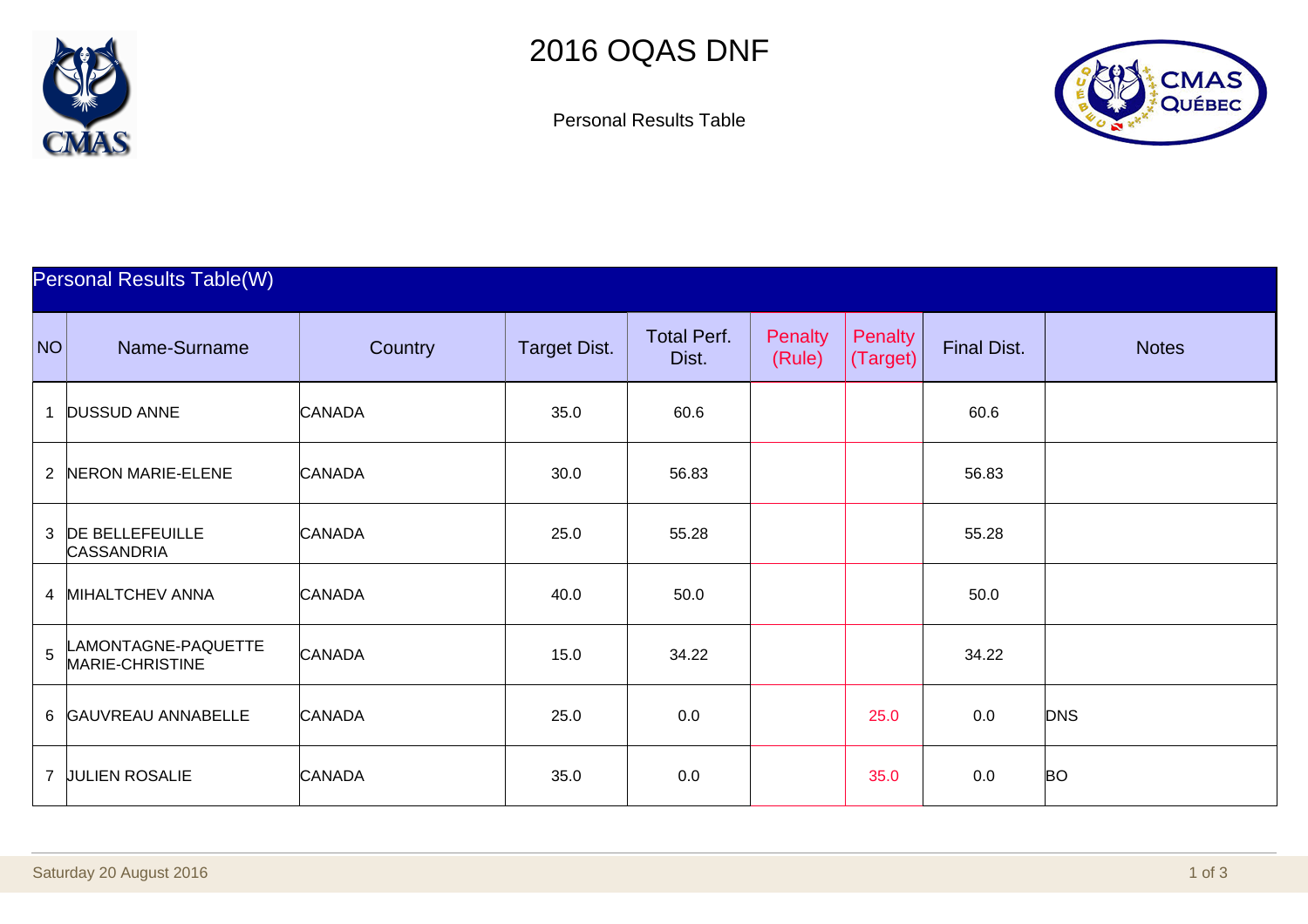| Personal Results Table(W) |                   |               |                     |                             |                   |                     |                    |              |
|---------------------------|-------------------|---------------|---------------------|-----------------------------|-------------------|---------------------|--------------------|--------------|
| NO                        | Name-Surname      | Country       | <b>Target Dist.</b> | <b>Total Perf.</b><br>Dist. | Penalty<br>(Rule) | Penalty<br>'Target) | <b>Final Dist.</b> | <b>Notes</b> |
|                           | 8 MARCHAL VALERIE | <b>FRANCE</b> | 70.0                | 0.0                         |                   | 70.0                | 0.0                | DQ/LMC       |

| <b>Personal Results Table(M)</b> |                      |                |                     |                             |                   |                     |                    |              |
|----------------------------------|----------------------|----------------|---------------------|-----------------------------|-------------------|---------------------|--------------------|--------------|
| NO                               | Name-Surname         | Country        | <b>Target Dist.</b> | <b>Total Perf.</b><br>Dist. | Penalty<br>(Rule) | Penalty<br>(Target) | <b>Final Dist.</b> | <b>Notes</b> |
|                                  | <b>COSTA GREGORY</b> | <b>CANADA</b>  | 75.0                | 122.4                       |                   |                     | 122.4              |              |
|                                  | 2 FRÉDÉRIC WILLEM    | <b>BELGIUM</b> | 90.0                | 105.78                      |                   |                     | 105.78             |              |
|                                  | 3 BIONDO PIETRO      | <b>CANADA</b>  | 75.0                | 103.0                       |                   |                     | 103.0              |              |
|                                  | 4 MAURIN RALPH       | <b>CANADA</b>  | 90.0                | 92.54                       |                   |                     | 92.54              |              |
|                                  | 5 AYOUNI AMR         | <b>CANADA</b>  | 50.0                | 83.5                        |                   |                     | 83.5               |              |
| 6                                | NICOLAS ANTOINE      | <b>CANADA</b>  | 50.0                | 53.22                       |                   |                     | 53.22              |              |